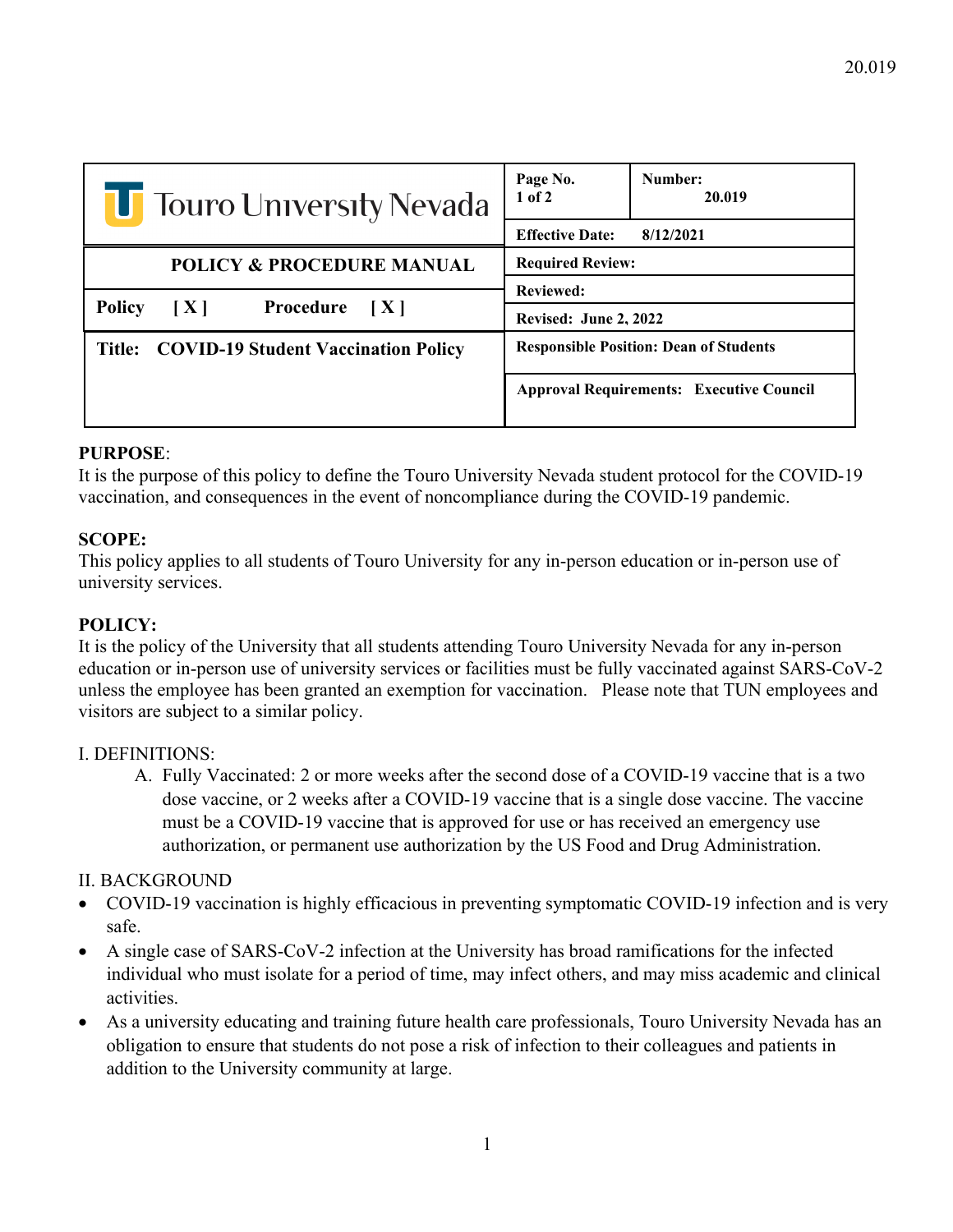• COVID-19 vaccines are widely available and easily accessible in Henderson, Las Vegas, and the greater Clark County area.

## III. PROCEDURES

- A. All students attending the University for in-person instruction or for in-person access to any University facilities are required to provide proof of full vaccination, or receive an approval for a vaccine exemption by the following deadline:
	- a. The last day of the current academic term in which the student is registered. For specific dates, please read the current TUN Catalog on the following weblink: [https://tun.touro.edu/programs/university](https://tun.touro.edu/programs/university-catalog/)[catalog/](https://tun.touro.edu/programs/university-catalog/)
	- b. Students enrolled in fully online programs with no campus presence will not need to provide proof of vaccination. However, if a student (online or not) comes to campus for **any reason,** including brief meetings, events, or to use facilities, they have a campus presence and must submit proof of vaccination or have an approved exemption.
- B. Proof of vaccination must be provided as a .pdf or .jpeg file sent to the Office of Student Health at: [TUN.Immunization@touro.edu.](mailto:TUN.Immunization@touro.edu)
	- a. Proof of vaccination is a completed CDC vaccination card or a medical document specifying receipt of vaccination with vaccine manufacturer, date(s) of vaccination and lot number.
- C. Students requesting an exemption from the COVID-19 vaccine requirement are to proceed as follows:
	- a. Complete the applicable request for exemption form with all the required documentation. To request an exemption form please contact the Office of Student Health at [TUN.Immunization@touro.edu](mailto:TUN.Immunization@touro.edu)
	- b. Submit the completed exemption request form with all required documentation to [TUN.Immunization@touro.edu](mailto:TUN.Immunization@touro.edu)
	- c. All exemption requests will be reviewed by the Division of Student Affairs. Students will be contacted if additional information is required to process the request.
	- d. Students will be notified of the exemption request determination by return email from Dr. Obodai for medical exemptions, or from Dean Tompkins for religious exemptions.
	- e. In the event an exemption request is denied, students will be provided an appropriate deadline to become fully vaccinated.
	- f. Approved exemptions are subject to revision based on changing circumstances.
	- g. Students with approved exemptions may be subject to certain health and safety requirements or accommodations while on campus that are not applicable to vaccinated individuals (such as Covid-19 testing, mask-wearing, etc.). Note that additional safety requirements such as face coverings, etc., may be applied to all persons on campus regardless of vaccination status as local conditions require.
	- h. Questions? Contact Student Health at [TUN.Immunization@touro.edu](mailto:TUN.Immunization@touro.edu)

# D. *Unvaccinated students without an exemption while pursuing in-person education or in-person use of the college facilities include: students who decline the vaccination, and students who are denied an exemption request and then choose to decline vaccination.*

a. Effective the final day of the current academic term in which the student is registered, unvaccinated students without an exemption may not access campus. For specific dates, please read the current TUN Catalog on the following weblink:<https://tun.touro.edu/programs/university-catalog/>